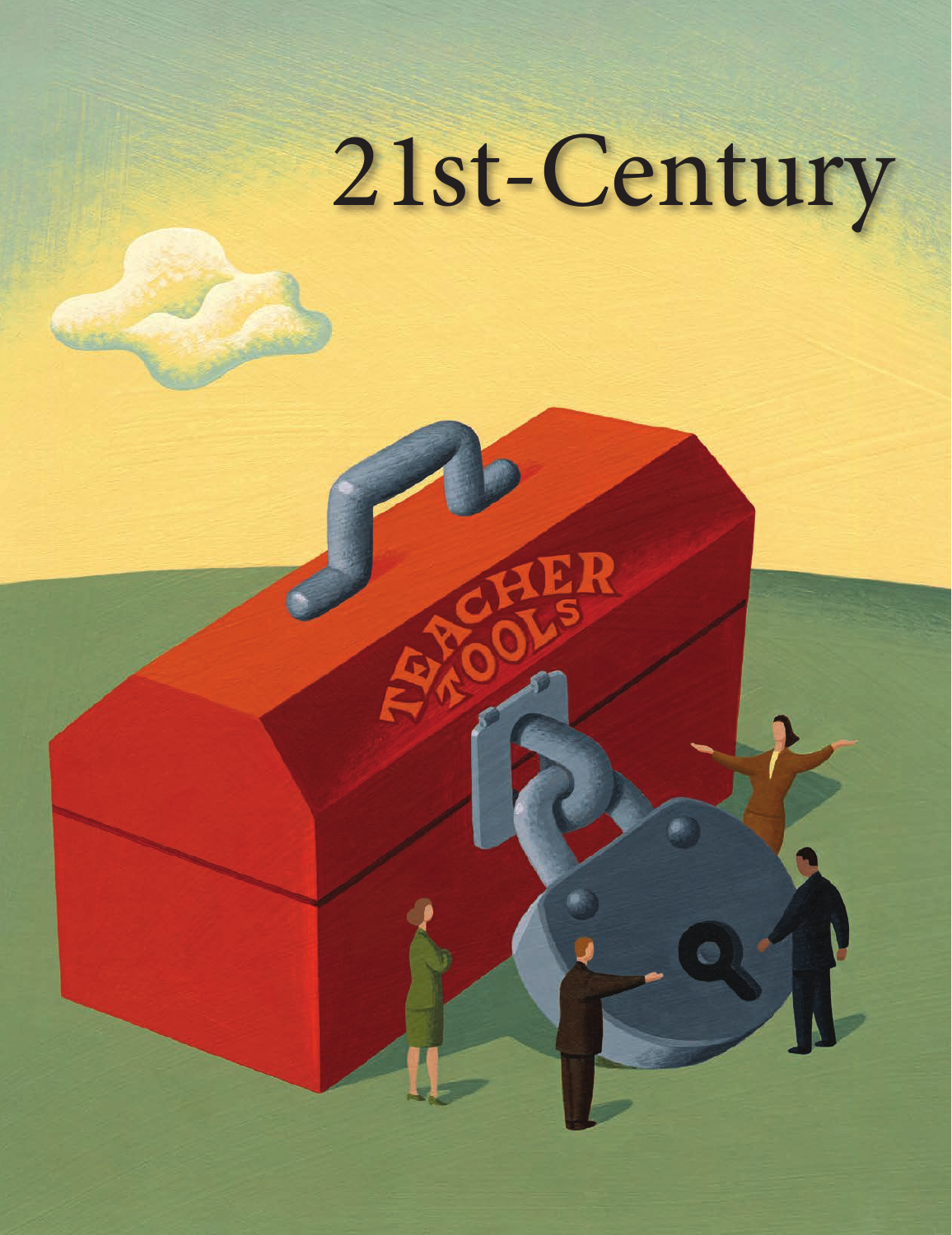# **Teacher Education**

# Ed schools **don't** give teachers the tools they need

by KATE WALSH

For almost as long as there have been institutions dedicated to the preparation of new teachers, the endeavor has come in for criticism. Teacher education has long struggled both to professionalize and to fully integrate itself into mainstream academia. At the core of this struggle was a perception that there was no body of specialized knowledge for teaching that justified specialized training.

Over the last few decades, criticism of teacher preparation has shifted away from a largely academic debate to the troubling performance of American students. Shocked by teacher education's refusal to train teachers to use scientifically based reading methods, Reid Lyon, who headed a 30-year study at the National Institutes of Health of how people best learn to read, once stated, "If there was any piece of legislation that I could pass it would be to blow up colleges of education." The suggestion was repeated in a 2009 speech by Craig Barrett, the former chair of Intel Corporation, who had been working to improve math and science education. Arne Duncan, the Obama administration's secretary of education, having previously served as schools superintendent in Chicago, one of the nation's most troubled school districts, gave back-to-back speeches early in his tenure decrying the state of the field: "By almost any standard, many if not most of the nation's 1,450 schools, colleges, and departments of education are doing a mediocre job of preparing teachers for the realities of the 21st-century classroom," and "America's university-based teacher preparation programs need revolutionary change, not evolutionary thinking."

An occasional insider has joined the fray. Arthur Levine, former dean of what many consider to be the preeminent teacher-preparation program, Teachers College, Columbia University, has been savage in his criticism: "Teacher education is the Dodge City of the education world. Like the fabled Wild West town, it is unruly and disordered," he wrote in 2006. He then swiftly abandoned his involvement with traditional teacher preparation altogether, starting up his own alternative pathway to teaching, the Woodrow Wilson fellowships.

ILLUSTRATION /ADAM NIKLEWICZ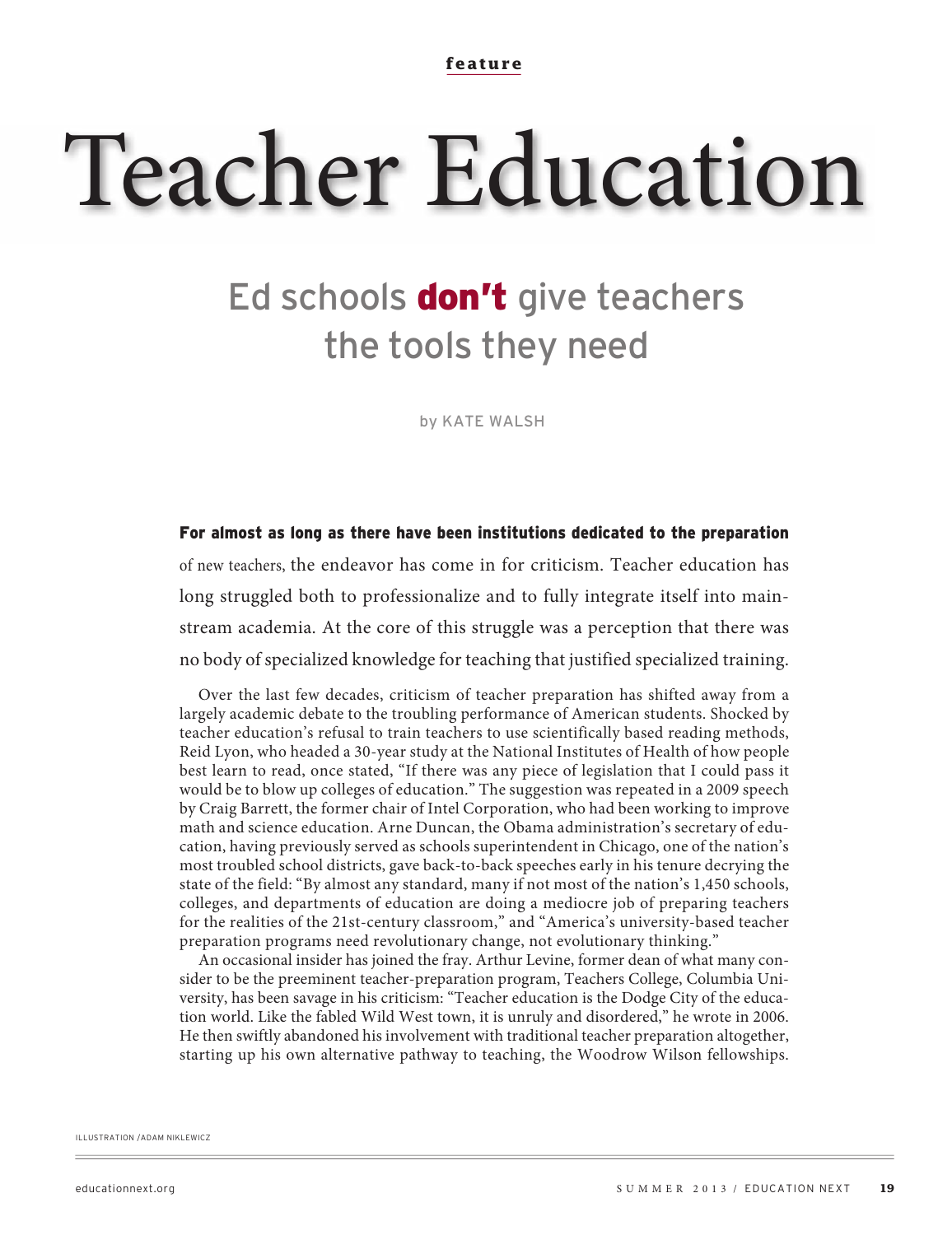At the time, his remarks were viewed as mutinous by many of his colleagues, particularly his view that the primary accrediting body for teacher education, the National Council for Accreditation of Teacher Education (NCATE), ought to be scrapped. Several years later, insiders conceded that Levine had been right. Accreditation is now being revamped under a new name, the Council for the Accreditation of Educator Preparation (CAEP).

#### **The Perspective of Teacher Educators**

Almost all teacher educators acknowledge that the field has deep problems, but their concern has seldom been about the issues raised by external critics such as lack of selectivity, an imbalance between content and pedagogy, or the lack of value delivered. These differences aren't always recognized because the insider critiques often sound a lot like the external critiques. In reality, insiders are more concerned about the chaos in the field.

The core of insider complaints is not that the profession is marching in the wrong direction, as some believe, but that too many of its foot soldiers are out of step, inadequately provisioned, and carrying the wrong weapons. This disarray is not surprising, given that the training takes place at 1,450 higher-education institutions in the United States, each of which houses anywhere from three to seven teacher-preparation programs. Fewer than half of these institutions have

earned national accreditation—an anomaly not found in other professions—leaving the rest answerable to no one.

The most revealing insight into what teacher educators believe to be wrong or right about the field is a lengthy 2006 volume published by the American Educational Research Association (AERA), Studying Teacher Education. It contains contributions from 15 prominent deans and education professors and was intended to provide "balanced, thorough, and unapologetically honest descriptions of the state of research on particular topics in teacher education." It lives up to that billing. First, the volume demonstrates



"By almost any standard, many if not most of the nation's… departments of education are doing a mediocre job of preparing teachers."

*—Arne Duncan*

the paucity of credible research that would support the current practices of traditional teacher education, across all of its many functions, including foundations courses, arts and sciences courses, field experiences, and pedagogical approaches, as well as how current practice prepares candidates to teach diverse populations and special education students. More intriguing, however, is the contributors' examination of the dramatic evolution of the mission of teacher education over the last 50 years, in ways that have certainly been poorly understood by anyone outside the profession.

Studying Teacher Education explains the disconnect between what teacher educators believe is the right way to prepare a new teacher and the unhappy K–12 schools on the receiving end of that effort. It happens that the job of teacher educators is not to train the next generation of teachers but to prepare them.

#### **Far beyond Semantics**

Though those two terms—train and prepare—appear to be interchangeable, they are not. This word choice is a deliberate one on the part of teacher education ("training" is never used) and signals a significant shift in the field over the last three or four decades. While few would disagree that new teachers generally get very little practical training before they enter the classroom, the reasons are profoundly misunderstood. It is not, as many have assumed, because of ideological resistance to vari-

ous teaching methods. And it is not that teacher educators don't understand the realities of the 21st-century classroom and need to come down from their ivory tower.

It is because training a teacher is viewed (if the AERA volume is accurate in its summation) as "an oversimplification of teaching and learning, ignoring its dynamic, social and moral aspects." This evolution from a training purpose to a preparation purpose started in the 1970s and is described in detail by the AERA volume co-editor and Boston College education professor Marilyn Cochran-Smith, who dismisses training as a "technical transmission activity."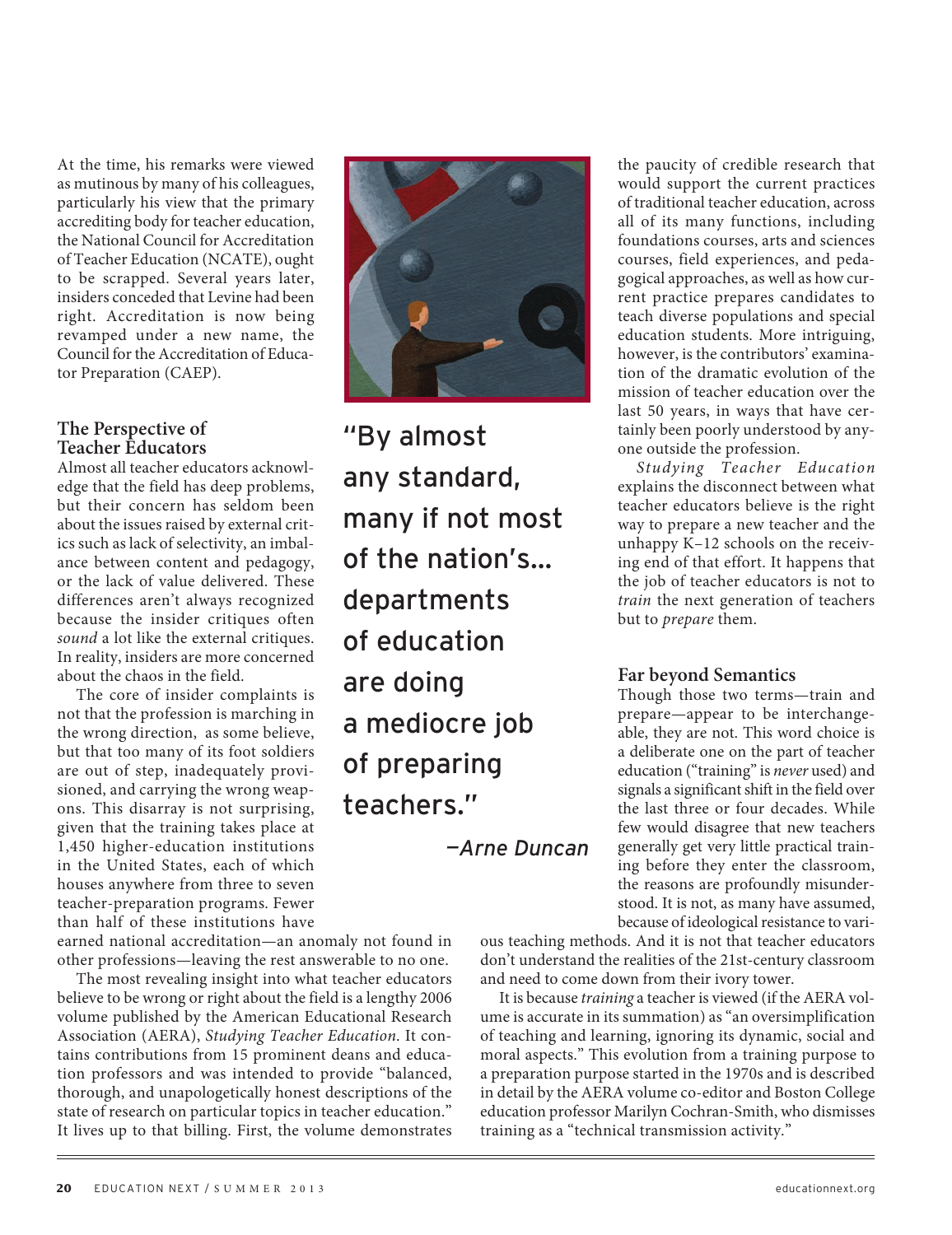# **feature** TEACHER EDUCATION WALSH

In 2012, the Thomas B. Fordham Institute surveyed teacher educators, finding substantial evidence that most teacher educators do not see their role, at least not their primary role, to be a trainer of teachers. For example, just 37 percent responded that it was an "absolutely essential" feature of their job to develop "teachers who maintain discipline and order in the classroom."

### **The Philosophy behind Teacher Formation**

Harking back perhaps to teacher education's 19th-century ecclesiastical origins, its mission has shifted away from the medical model of training doctors to professional formation. The function of teacher education is to launch the candidate on a lifelong path of learning, distinct from knowing, as actual knowledge is perceived as too fluid to be achievable. In the course of a teacher's preparation, prejudices and errant assumptions must be confronted and expunged, with particular emphasis on those related to race, class, language, and culture. This improbable feat, not unlike the transformation of Pinocchio from puppet to real boy, is accomplished as candidates reveal their feelings and attitudes through abundant in-class dialogue and by keeping a journal. From these activities is born each teacher's unique philosophy of teaching and learning.

There is also a strong social-justice component to teacher education, with teachers cast as "activists committed to diminishing the inequities of American society." That vision of a teacher is seen

by a considerable fraction of teacher educators (although not all) as more important than preparing a teacher to be an effective instructor. This view of a teacher's role as transformational is not wrong, as teachers often serve as the means by which children overcome challenges inherent in their backgrounds. But it is one that is often taken to absurd extremes in practice. For example, a textbook used in a math course for elementary school teachers is entitled Social Justice through Mathematics, which explains why the view is so often disparaged.



**Training** a teacher is viewed as "an oversimplification of teaching and learning, ignoring its dynamic, social and moral aspects."

> *—American Education Research Association*

#### **Find Your Own Method**

Nowhere is the chasm between the two visions of teacher education—training versus formation—clearer than in the demise of the traditional methods course. The public, and policymakers who require such courses in regulations governing teacher education, may assume that when a teacher takes a methods course, it is to learn the best methods for teaching certain subject matter. That view, we are told in the AERA volume, is for the most part an anachronism. The current view, state professors Renee T. Clift and Patricia Brady, is that "A methods course is seldom defined as a class that transmits information about methods of instruction and ends with a final exam. [They] are seen as complex sites in which instructors work simultaneously with prospective teachers on beliefs, teaching practices and creation of identities their students' and their own."

The statement reveals just how far afield teacher education has traveled from its training purposes. It is hard not to suspect that the ambiguity in such language as the "creation of identities" is purposeful, because if a class fails to meet such objectives, no one would be the wiser.

The shift away from training to formation has had one immediate and indisputable outcome: the onus of a teacher's training has shifted from the teacher educators to the teacher candidates. What remains of the teacher educator's purpose is only to build the "capacity" of the candidate to be able to make seasoned professional judgments. Figuring out what actually to do falls

entirely on the candidate.

Here is the guidance provided to student teachers at a large public university in New York:

In addition to establishing the norm for your level, you must, after determining your year-end goals, break down all that you will teach into manageable lessons. While so much of this is something you learn on the job, a great measure of it must be inside you, or you must be able to find it in a resource. This means that if you do not know the content of a grade level, or if you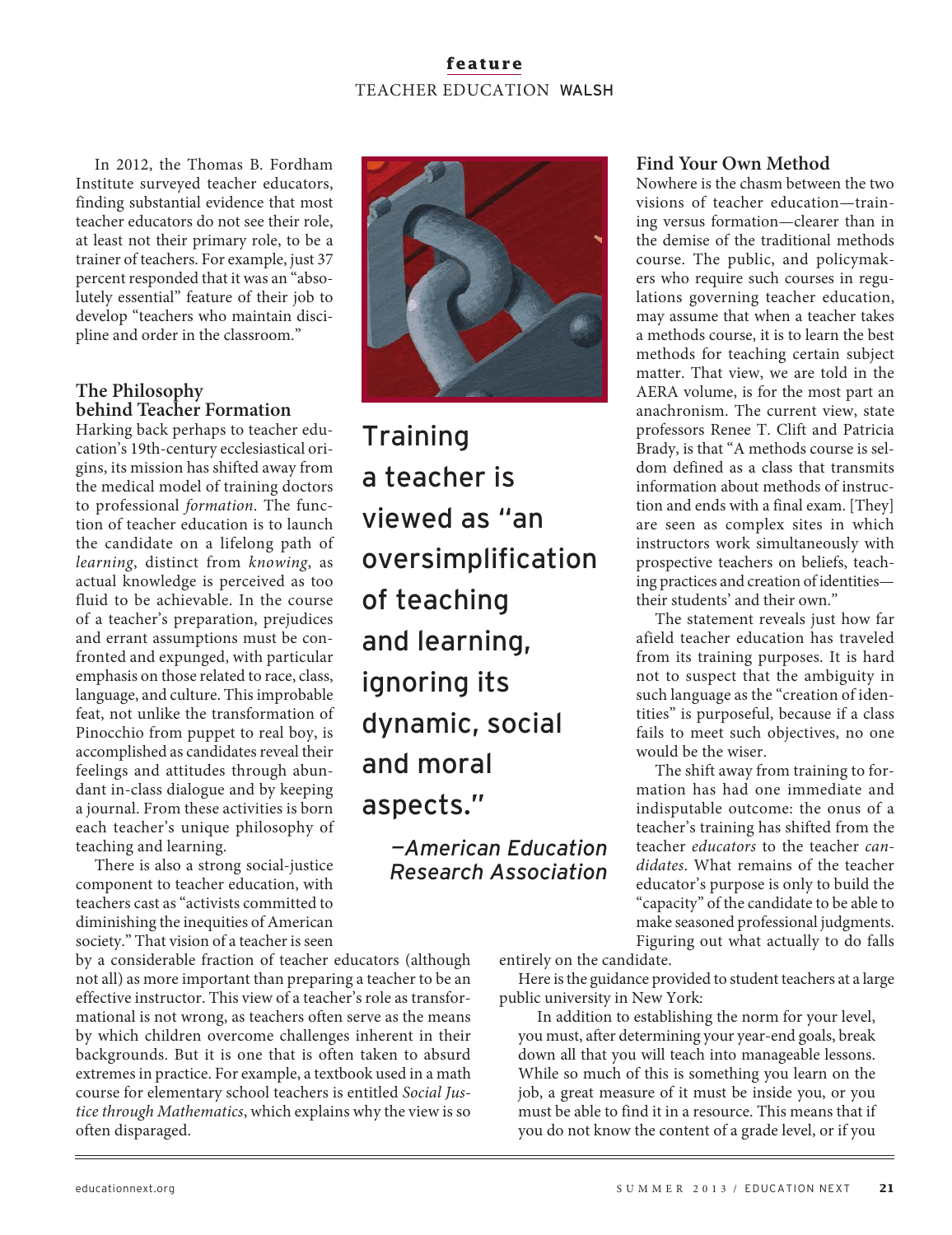do not know how to prepare a lesson plan, or if you do not know how to do whatever is expected of you, it is your responsibility to find out how to do these things. Your university preparation is not intended to address every conceivable aspect of teaching.

Do not be surprised if your Cooperating Teacher is helpful but suggests you find out the "how to" on your own. Your Cooperating Teacher knows the value of owning your way into your teaching style.

As this frank (and substantively representative) example indicates, teacher candidates who are typically 21 or 22 years of age are asked to carry quite a heavy burden. The new teacher is effectively denied the wisdom, experience, and solid research that might make all the difference when confronting a classroom of students for the first time.

Nowhere is the abdication of training truer or more harmful than in the course work elementary teacher candidates take in reading instruction. It is commonly assumed that teacher educators opt not to train candidates in scientifically based reading instruction, instead "training" them in "whole language" methods. Actually, no such training occurs, as whole language methods require no training. Whole language is not an instructional method that a teacher might learn to apply, but merely a theory (flawed at that) based on the premise that learning to read is a "natural" process. It is no coincidence then that the whole-language approach tracks nicely with a philosophy of teacher education in which technical training is disparaged.

The National Council on Teacher Quality (NCTQ) has reviewed hundreds of syllabi from reading programs at more than 800 institutions across the country. What these programs most often teach is not to adopt the whole language approach but that the candidate should develop her own approach to teaching reading, based on exposure to various philosophies and approaches, none more valid than any other.



The new teacher is effectively denied the wisdom, experience, and solid research that might make all the difference when confronting a classroom of students for the first time.

#### **Academic Freedom's Downside**

The vilification of the training model of teacher education has been compounded by the principle of academic freedom run amok. The way that academic freedom is supposed to work is that individual professors are given license to decide what topics to teach, but not when evidentiary support for those topics is lacking.

Academic freedom only works if a field is willing to police itself on what constitutes acceptable content, which has yet to

> occur in the field of teacher education. Further, though case law surrounding academic freedom issues has clearly established that higher-education leadership can still require a professor to teach certain topics, overly expansive faculty contracts have led to a different outcome. Most faculty contracts contain language modeled on the American Association of University Professors' (AAUP) Statement of Principles on Academic Freedom and Tenure. Contractual promises are legally binding, and AAUP's policy on academic freedom holds that professors should have complete freedom to teach any topic, other than those that "suggest disciplinary incompetence." Ideas are wrong only if they are rejected by an academic field, not if they lack experimental support. In other words, unless a faculty were to meet and decide what topics can or cannot be taught, individual professors are left to teach what they want.

#### **What Should Teachers Learn?**

In recent years, the primary focus of states has been, What should students learn? One result has been the Common Core State Standards (CCSS), which have at this writing been adopted by 45 states and the District of Columbia. The CCSS make all the more pressing the need to train teachers to teach differently than they themselves were likely taught. Absolutely essential is the effective training of all candidates in necessary pedagogical tools and techniques before they enter the classroom:

• Early reading. We have the specific knowledge that would allow all but a small percentage of children to read. If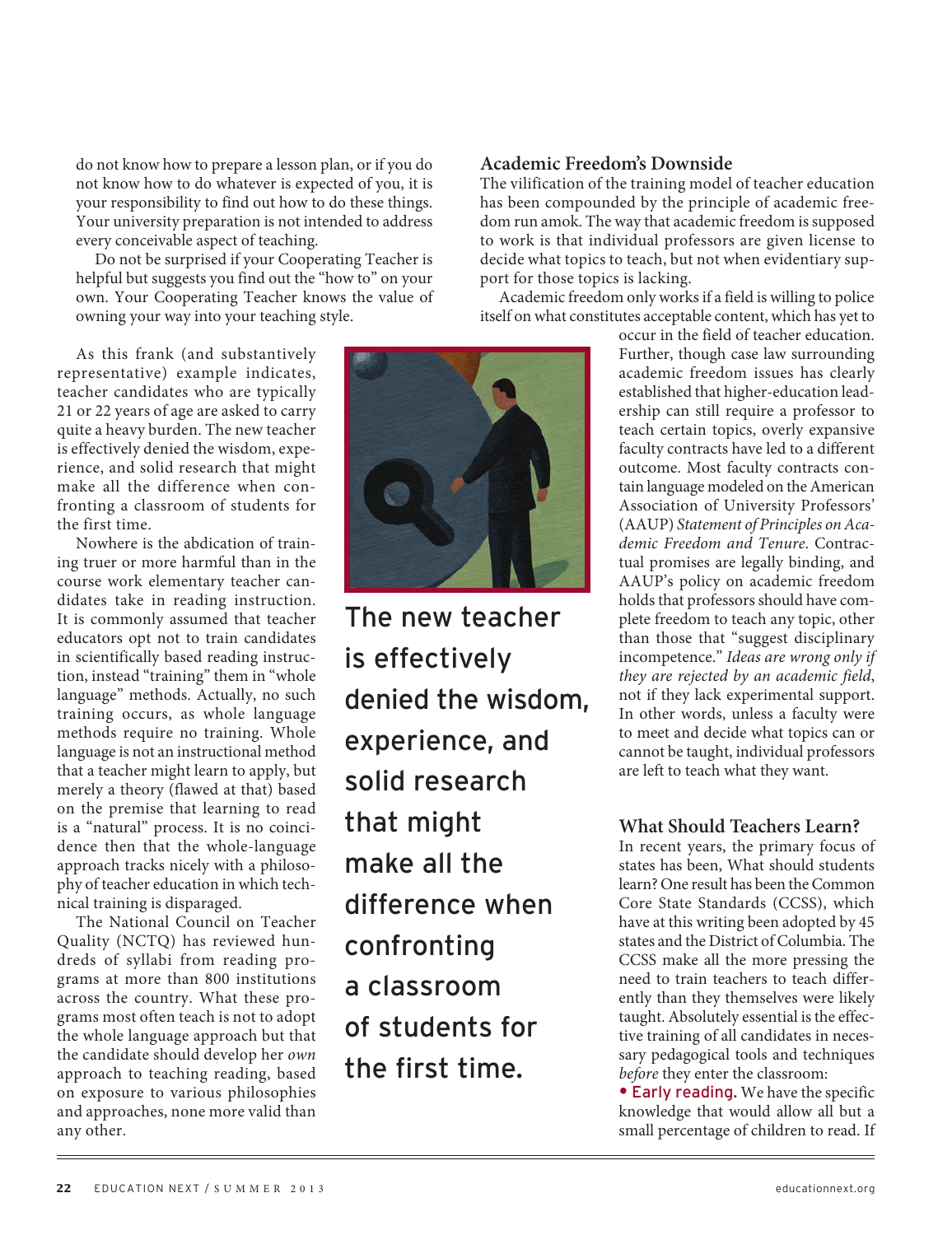# **feature** TEACHER EDUCATION WALSH

we applied that knowledge systematically, we could reduce reading failure from some 30 percent to less than 5 percent. • The Common Core and mathematics. As part of their own training, elementary teachers will have had to develop a fluid and conceptual understanding of numbers systems in all of their representations, something that we estimate is not currently happening in 75 percent of teacher education programs. • The Common Core and English language arts.Teachers will have to adopt new protocols that consider a host of

factors, including the careful selection of appropriately complex texts (with as much attention to nonfiction as to fiction), the delivery of a lesson, appropriate classroom activities, as well as the assignments that students are given. Ideally, new teachers should have practiced these protocols before they enter the classroom for the first time.

• Classroom management. Experience isn't the only way to acquire classroom management skills; there are specific skills and techniques that can be taught and practiced to mastery. Behaviorists have contributed much of this research, but most of teacher education holds this body of work in disdain. The result is that teacher candidates are deprived of useful knowledge such as the clear principle that students need to hear a lot more praise than criticism if we are to maximize their engagement. Us eful guidance can also be gleaned from the practices of effective teachers, for example, the 49 techniques recently set down by Doug Lemov in Teach Like a Champion: 49 Techniques That Put Students on the Path to College, a book that serves as the antithesis of what most institutions espouse.

• Cognitive psychology. Understanding how individuals acquire expertise and how memory works would be tremendously helpful for new teachers, but such topics are largely absent in the current preparation model.

• Assessment. Assessment is playing an increasingly important role (in ways both good and bad), and teachers need to understand that role. NCTQ's study of this issue found that few schools are providing the most basic instruction on assessment.



Currently, consumers of teacher education, both aspiring teachers and school districts, do not know which institutions are doing a great job and which are not.

## **Moving the Higher Ed Mountain**

The challenge then is to find ways to motivate institutions to change in the direction of effective training. This is a battle that will be fought on many fronts, but the critical change must come in the incentives that drive the market for new teachers. Applying a variety of metrics to program performance will create the information consumers need to make different decisions.

Currently, consumers of teacher education, both aspiring teachers and school districts, do not know which

institutions are doing a great job and which are not. The binary and quite opaque approach of accrediting bodies, in which an institution earns a thumbs-up or -down, does not provide information that consumers can easily access or use. In any marketplace, consumers will be drawn to higherquality products if they can determine key product features. This is true even of those aspiring teachers who are inclined to choose an institution within 50 miles of where they went to high school. One reason teachers may stay so close to home is that there is no objective measure of program quality or performance that might provide an incentive to relocate. That need not be the case. NCTQ is rating the quality of individual teacher-preparation programs using a set of measurable, objective standards that reflect what public school educators view as important attributes in new teachers.

The NCTQ Teacher Prep Review, slated for initial release in June 2013, is rating teacher-preparation programs across the country. By examining the fundamental requirements of each program—admissions standards, course requirements, coverage of essential content, preparation in the CCSS, how the student teaching program operates, instruction in classroom management and lesson planning, and how teacher candidates are judged ready for the classroom—the Review will capture the information that any consumer of these programs would want to see, including aspiring teachers and school districts looking to hire the best teachers. The Review also looks at the degree to which programs track outcomes in an effort to